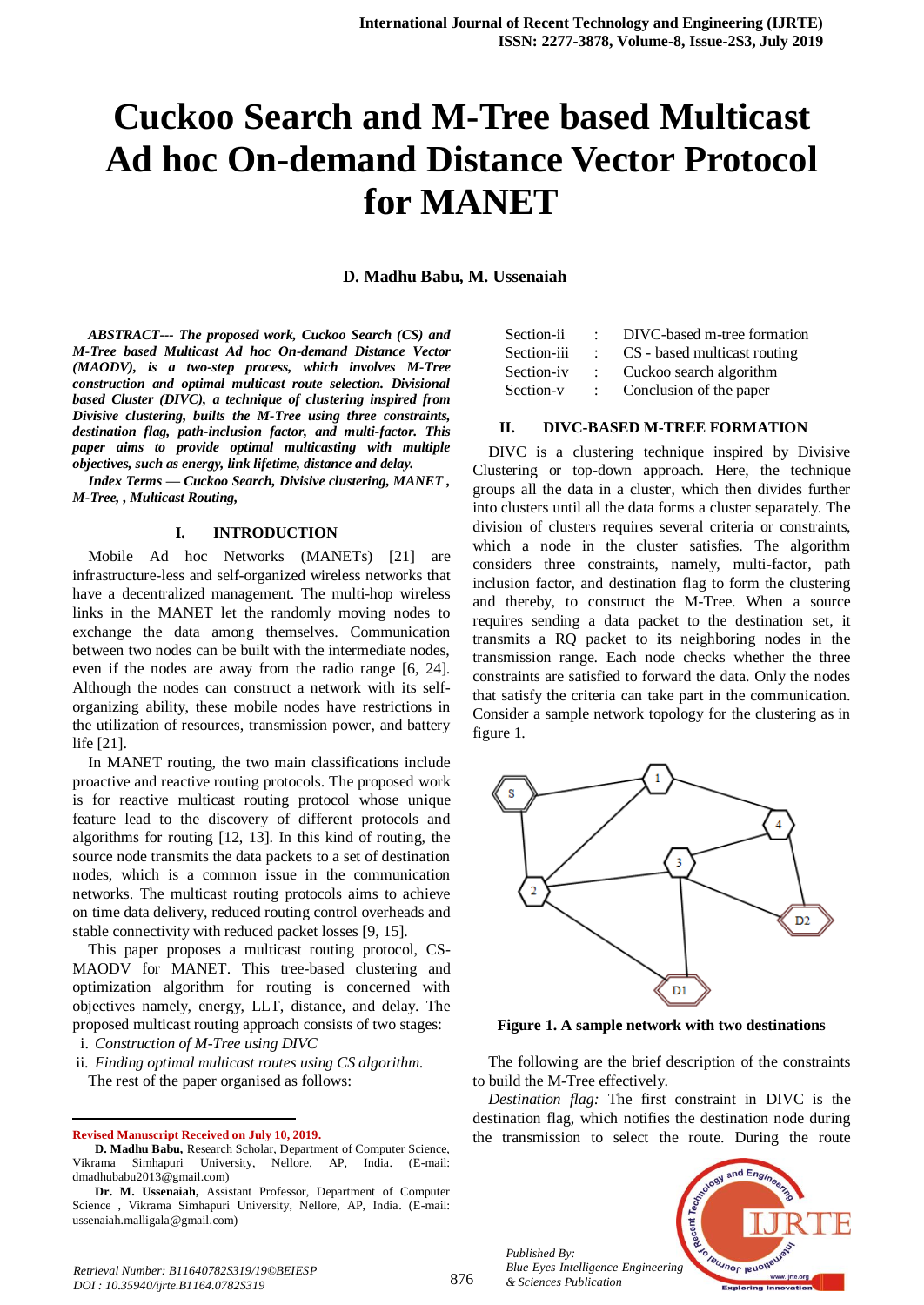## **CUCKOO SEARCH AND M-TREE BASED MULTICAST AD HOC ON-DEMAND DISTANCE VECTOR PROTOCOL FOR MANET**

discovery process, the technique selects the node by checking if it is a destination node using a flag. If the node is a destination node, the destination flag is set one and creates a path. In the other case, the flag is set zero and the node broadcasts RQ until it reaches the destination.

*Path-inclusion factor:* The path inclusion factor identifies the node in a path that has been involved in the transmission once. Thus, the factor can avoid the repeating paths, thereby reducing the processing time and wrong route formation.

With a preset value, this metric either considers or neglects the node/nodes along the path.

*Multi-factor:* The multi-factor of the DIVC approach consists of three different factors, such as energy of the node, LLT and the distance between two nodes in a cluster, given as,

$$
Multi-factor = \left| E_{node} + \frac{LLT}{N_{LLT}} + \left| I - \frac{D_T}{I - N_{D_T}} \right| \right| * \frac{1}{3}
$$

where,  $E_{node}$  is the energy of a node, *LLT* is the lifetime of a link between the nodes, *NLLT* is the normalized *LLT* ,  $D_T$  is the distance between two nodes and  $N_{D_T}$  is the normalized distance. The formulation of multi-factor is such that the energy utilized is maximum, maximum *LLT* and minimum distance. The functionality of  $N_{LLT}$  and  $N_{D_T}$  is to maintain a low value so that the lifetime of the network is maximized and the distance is reduced between the nodes.

Satisfying the above-explained constraints, a source node sends the RQ packet to the destination nodes via the intermediate nodes. Once the receiver receives the RQ packet, the nodes in the destination initiate the RP phase. The destination nodes begin to send the RP packet to the source node using the path reverse information in the RP packet. The intermediate nodes that receive the packet forward it to the neighboring packets until the source node receives the RP packet. Thus, the clustering technique constructs the M-Tree with the routes established between the source and the destinations. Figure 2 shows the M-Tree constructed using DIVC for the sample network.



**Figure 2. M-Tree Construction**

# **III. CS - BASED MULTICAST ROUTING**

The optimal selection of multicast routing to transmit the data packets is illustrated in this section. The multicasting

selection scheme adopted here is based on CS algorithm to improve the search process. CS algorithm is an optimization technique that adopts the behavior of Cuckoo species with the Levy flight. The fitness evaluation of CS algorithm includes several objectives to form an effective route for the transmission. The following sections describe the solution encoding, fitness evaluation and the multicast routing algorithm in detail.

# *3.1. Solution Encoding*

Solution encoding is the simplest way of representing the algorithmic procedure. The aim of a multicast routing algorithm is to broadcast the data packets from the source node to the desired number of destinations. Let  $D_1$  and  $D_2$ denote two destinations, which receive the information from the source  $S$ . Each destination has a number of paths to reach the destinations from the source, represented as,  $D_1 = P_1, P_2, \ldots, P_m$  and  $D_2 = P_1, P_2, \ldots, P_n$ , such that the range of a path *Pm* depends on the number of nodes in the corresponding path i.e.  $0 \le P_m \le N_j$ . From the *m* number of paths, the routing protocol points out the paths with better fitness values as the optimum solutions. Figure 3 displays the solution encoding of CS-based routing scheme.



**Figure 3. Solution Encoding of CS-based routing**

#### *3.2 Fitness Formulation*

The fitness is an important function that determines the quality of the solution. The fitness of the algorithm considers four objectives energy, LLT, distance, and delay. The fitness of the algorithm must have maximum node energy, maximum LLT, reduced delay with minimum distance between the nodes, as in equation (15),

$$
F = \left(\frac{f_1}{2T}\right) + \left\{\frac{1}{3 * f_1 * 2} \left[ \sum_{i=1}^{D} \sum_{j=1}^{R} \sum_{n=1}^{N_j} \left( E_n + \frac{LLT_{(n,n+1)}}{N_{LLT}} + \left[1 - \frac{D_{T(n,n+1)}}{N_{D_T}}\right] \right) \right] \right\}
$$

where, *T* is the total number of nodes in the network, *D* is the number of destination,  $P_i$  is the number of paths available to reach the  $i<sup>th</sup>$  destination,  $E_n$  is the energy of the node, *LLT* is the lifetime of the link that exists between the nodes *n* and  $n+1$ ,  $D_T$  is the distance between *n* and  $n+1$ .  $f_i$  is the total number of nodes available in a path, which is given as,





*Published By: Blue Eyes Intelligence Engineering & Sciences Publication*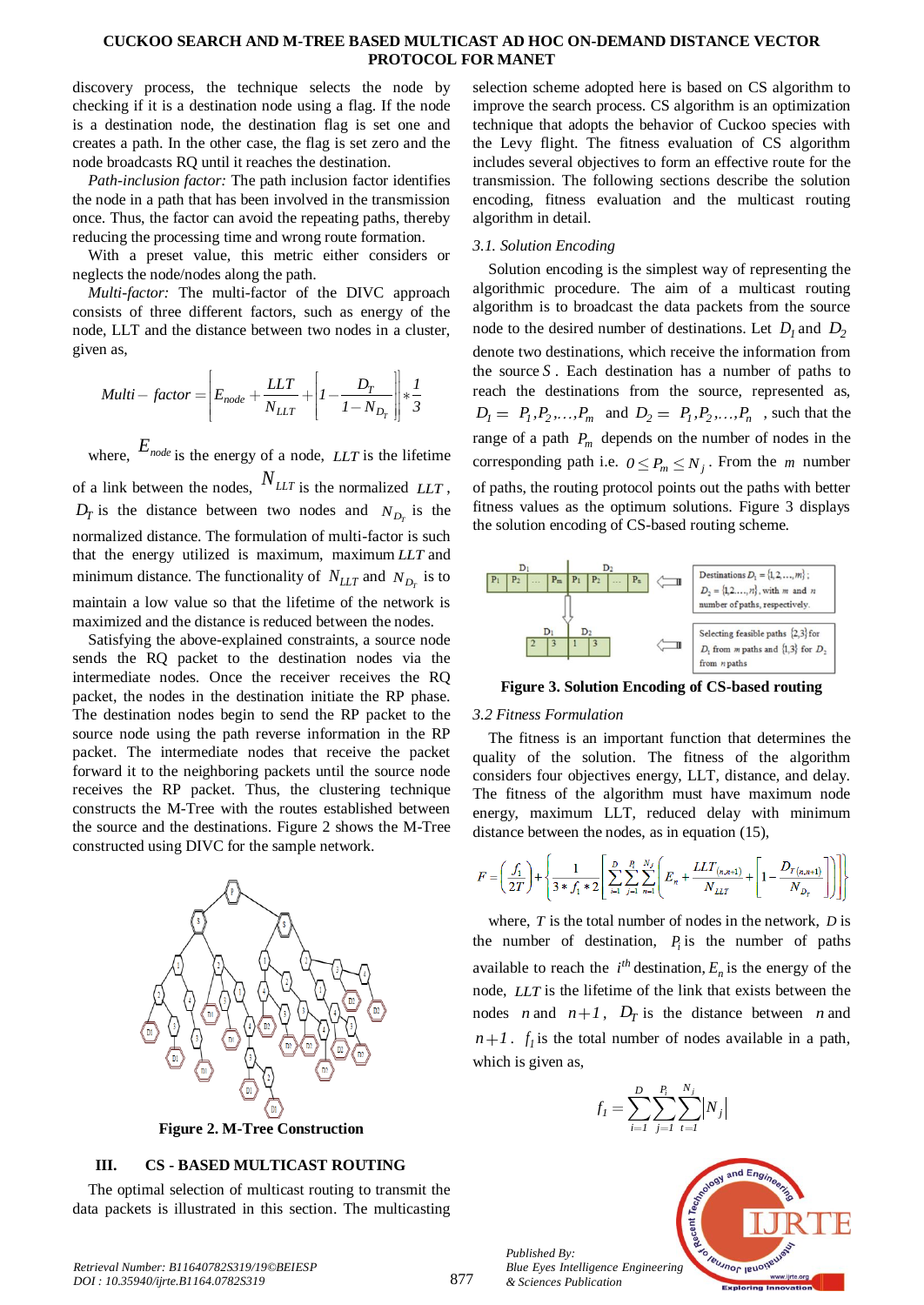where,  $N_j$  is the total number of nodes in the  $j^{th}$  path.

An effective algorithm requires maximum node energy so that the node can participate in the transmission. The energy of the node often reduces due to the mobility and dynamic network topology. Hence, it is essential to maintain maximum energy in a node throughout the transmission. The nodal energy  $E_n$  has a value in the range  $0,1$ , where 1 refers to the best case and 0 refers to the worst case.

The second constraint is the lifetime of the link (depends on the node's mobility), which an algorithm requires to be in maximum. LLT influences the lifetime of the route to improve the network lifetime. It also resembles the energy of the nodes in the link, which requires a maximum value to increase the LLT. Thus, the link that exists between two nodes *n* and  $n+1$  must attain a value, 0 or 1, indicating the best and the worst value, respectively. The LLT calculation uses a normalized factor *NLLT* to normalize the LLT value

in the range *0,1* .

The final objective is the distance metric  $D_T$  between the nodes *n* and  $n+1$ . Even though, the position of the nodes changes frequently, the distance between the nodes should be kept to a minimum. Similar to the other constraints, the distance measure also has a value that ranges from 0 to 1.  $N_{D_T}$  is the normalized distance that maintains  $D_T$  in between 0 and 1. The delay of the algorithm is not formulated as it is directly proportional to the number of nodes connected in a route. Hence, the delay of the proposed algorithm increases with the increased number of nodes.

## **IV. CUCKOO SEARCH ALGORITHM & ANALYTICAL RESULTS**

The proposed multicast routing algorithm is developed based on CS algorithm that depends on the habitat of cuckoo species. The algorithm considers three rules: i) At a time, the bird lays one egg, which represents a solution, on a randomly chosen host nest, ii) The high-quality egg or the solution with the best fitness proceeds the algorithm, iii) The host bird abandons the alien egg with low quality, while choosing the best with a probability. With the utilization of the newly formulated fitness function in the CS algorithm approach, optimal multicast routing of MANET is possible. Various steps of the algorithm are explained as follows,

# *i. Initialization*

The algorithm generates an initial population  $U_i$ ;  $0 \leq U_i \leq K$ , of dimension K. The objective is to select better solutions from the *K* available paths, where the initial solution is,

$$
U_i = U_i^1, U_i^2, \ldots, U_i^m
$$

where,  $m$  is the required number of paths.

#### *ii. Generation of solutions*

In the second stage, CS algorithm generates new solutions using the levy flight equation, which forms the appropriate solution initially as,

$$
X_l = X_{l-l} + Z \oplus Levy \ \lambda \ ; Z > 0
$$

where,  $Z$  denotes the step size,  $\oplus$  is the entry-wise multiplication,  $X_{l-1}$  is the solution at iteration  $l-1$  and Levy  $\lambda$  is the Levy flight model.

Levy flight randomly generates new solutions in each iteration, to select the most appropriate one. It follows a distribution given by,

$$
Levy \sim v = l^{-\lambda}; \lambda = 1, 2, 3
$$

where,  $\lambda$  is the mean. For the solution updated based on equation (18), the newly computed objective function computes the fitness.

## *iii. Multi-constrained Fitness Evaluation*

The fitness function formulated using the four objectives. The solution having maximum fitness is chosen as the best fit solution. The solution that has minimum node distance, maximum nodal energy and LLT with reduced delay is the best fit solution.

## *iv. Termination*

Every algorithm requires a termination condition once it finds the best solution. The user can define the termination criteria according to the desired application of the algorithm. This optimization algorithm halts when the number of iterations reaches its maximum or when no significant change is observed in the results in further iterations.

Frame 1 exposes the pseudocode of the CS algorithm, which provides an outlook of the procedure.

| <b>CS Algorithm</b> |                                                                                                                 |  |
|---------------------|-----------------------------------------------------------------------------------------------------------------|--|
| 1                   | Input: Population $U_i$                                                                                         |  |
| 2                   | Output: Best solution $X_i$                                                                                     |  |
| 3                   | Begin                                                                                                           |  |
| $\overline{4}$      | Initialize the population $U_i$ of K multiple solutions                                                         |  |
| 5                   | Generate a random solution using equation (17)                                                                  |  |
| 6                   | Update the solution using equation $(18)$                                                                       |  |
| 7                   | Calculate the fitness $F(U_i)$ for the random solution<br>and $F(X_1)$ for the new solution using equation (15) |  |
|                     |                                                                                                                 |  |
| 8                   | if $F(U_i) < F(X_i)$                                                                                            |  |
| 9                   | Choose $F(X_1)$ as the best fitness                                                                             |  |
| 10                  | Increment $l$ by 1                                                                                              |  |
| 11                  | Repeat the steps 5 to 10 until $l <$ Maximum count                                                              |  |
| 12                  | Terminate                                                                                                       |  |

#### **Frame 1. Pseudo code of CS algorithm**

# **V. CONCLUSION**

A multicast routing protocol designed with multiple QoS constraints. Multi-objective consideration is one of the challenges that most of the algorithms of multicast routing fail to follow. The proposed algorithm overcomes the above issues providing appropriate transmission along the selected

suitable routes from the source to a set of destination.

*& Sciences Publication* 

*Published By:*